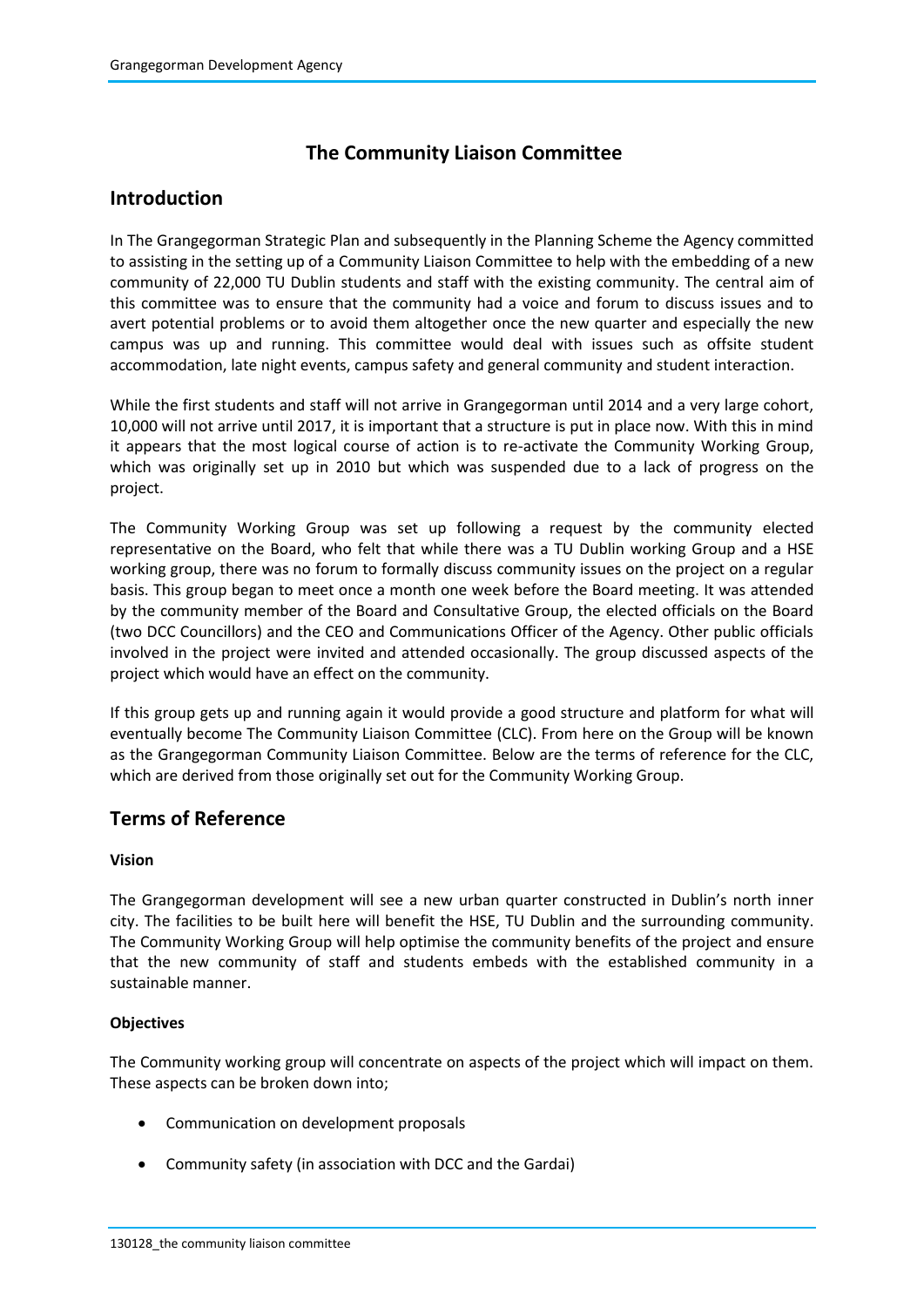- Community and student integration (in association with TU Dublin)
- Transport/ mobility/ traffic
- Education opportunities (in association with the Labour and Learning Forum)
- Local employment opportunities (in association with the Labour and Learning Forum)
- Health facilities for the local area (in association with Health Forum)
- The public library (In association with TU Dublin and DCC)
- Per Cent for Art Scheme
- Access for the local community to the sporting facilities (In association with TU Dublin)
- Encouraging greater co-operation with TU Dublin and HSE
- Any other community items that emerge during the project and need to be passed onto the Board.
- Ensure Dublin City Council requirements are met
- Community projects such as gardens etc.
- Achievement of Grangegorman Vision

The purpose of the meetings will be to anticipate these community issues at the earliest possible opportunity and to see if they can be advanced and dealt with by the Executive of the Agency working with the community representatives on a day to day basis.

## **Members**

The members of the Community Liaison Committee are to be

- 2 community members of the Consultative Group
- 1 community member of the Board
- 2 DCC elected members on the Consultative Group
- 1 DCC elected member on the Board
- 2 GDA staff
- Rep from HSE
- Rep from TU Dublin

Other organisations will join the meetings as necessary by invitation on a month by month basis.